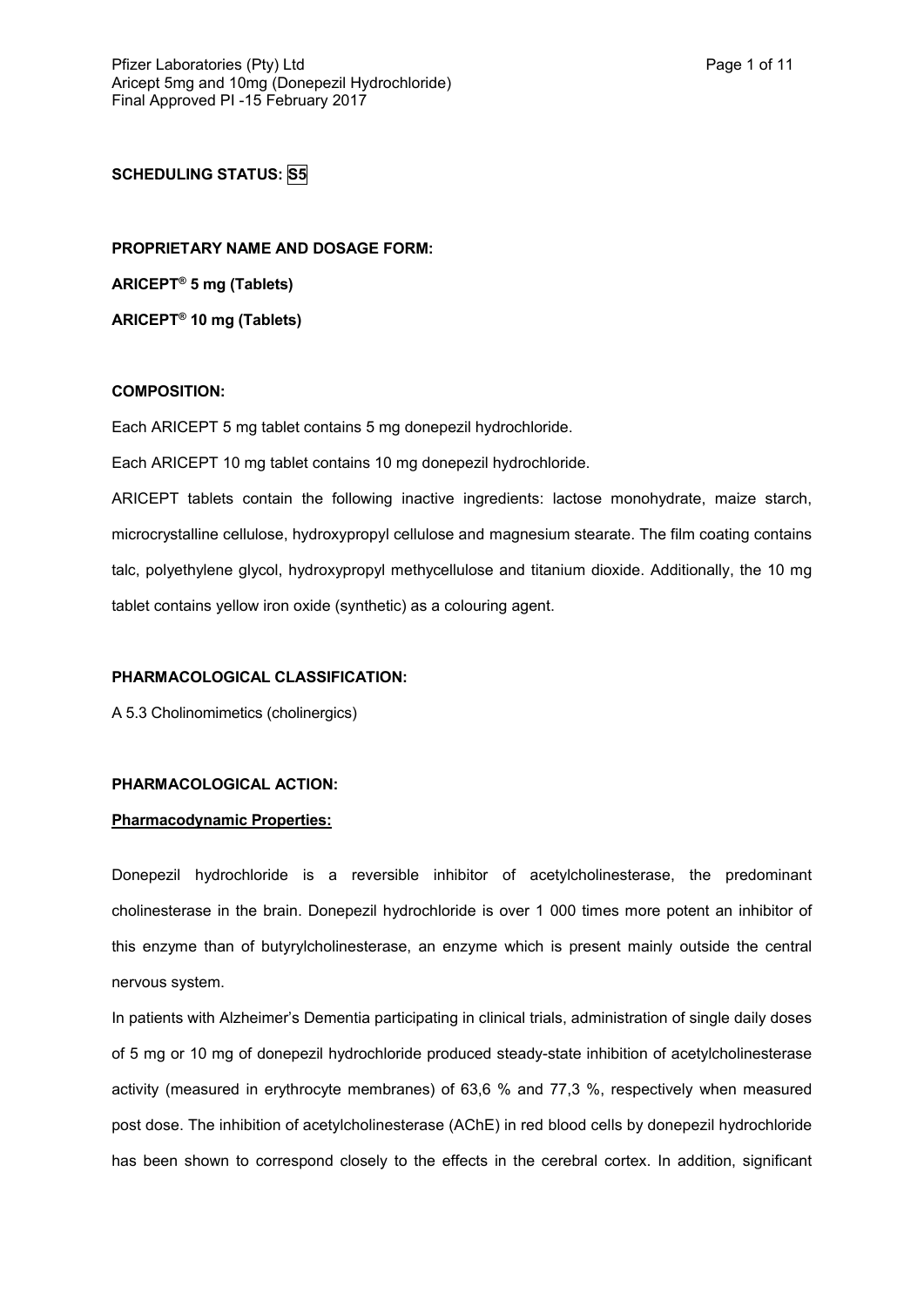correlation was demonstrated between plasma levels of donepezil hydrochloride, AChE inhibition and change in ADAS-cog, a sensitive and well validated scale which examines cognitive performance – including memory, orientation, attention, reason, language and praxis.

#### *Mechanism of action:*

Current theories on the pathogenesis of the cognitive signs and symptoms of Alzheimer's Disease attribute some of them to a deficiency of cholinergic neurotransmission. Donepezil hydrochloride is postulated to exert its therapeutic effect by enhancing cholinergic function. This is accomplished by increasing the concentration of acetylcholine through reversible inhibition of its hydrolysis by acetylcholinesterase. If this proposed mechanism of action is correct, donepezil's effect may lessen as the disease process advances and fewer cholinergic neurons remain intact. There is no evidence that donepezil alters the course of the underlying process.

The enzyme AChE also occurs peripherally in red blood cells, therefore, measurement of AChE activity in erythrocyte membranes provides an index for donepezil hydrochloride pharmacodynamics. This surrogate marker has been evaluated in several human pharmacokinetic/pharmacodynamic trials and in controlled clinical trials. The population plasma donepezil hydrochloride concentrations and AChE inhibition measurements verified that patients in clinical trials experienced exposure to donepezil hydrochloride and its pharmacodynamic actions as predicted.

Results from therapeutic drug monitoring showed no apparent relationship between plasma concentration and adverse drug reactions.

## **Pharmacokinetic Properties:**

#### *Absorption:*

Oral administration of donepezil hydrochloride produces predictable plasma concentrations with maximal values achieved approximately 3 to 4 hours after dose administration. Plasma concentrations and area under the curve rise in proportion to the dose. The terminal disposition half-life is approximately 70 hours, thus, administration of multiple single-daily doses results in gradual approach to steady-state. Approximate steady-state is achieved within 3 weeks after the initiation of therapy. Once at steady-state, plasma donepezil hydrochloride concentrations and the related pharmacodynamic activity show little variability over the course of the day.

Neither food nor time of administration (morning versus evening dose) affect the absorption of donepezil hydrochloride.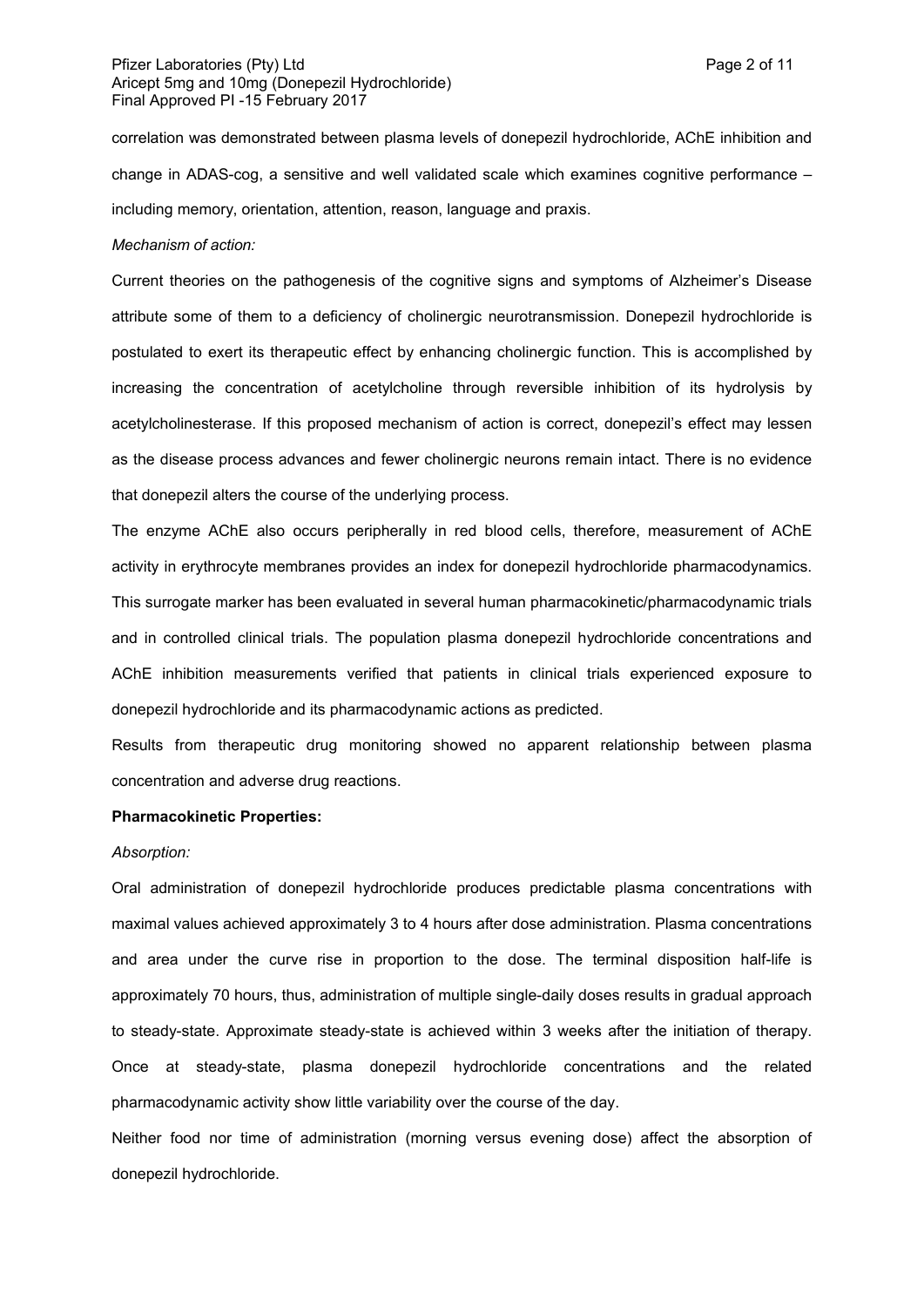#### *Distribution:*

The steady state volume of distribution is 12 L/kg. Donepezil hydrochloride is approximately 96 % bound to human plasma proteins. The distribution of donepezil hydrochloride in various body tissues has not been definitively studied. However, in a mass balance study conducted in healthy male volunteers, 240 hours after the administration of a single 5 mg dose of <sup>14</sup>C-labelled donepezil hydrochloride, approximately 28 % of the label remained unrecovered. This suggests that donepezil hydrochloride and/or any of its metabolites may persist in the body for more than 10 days. The average CSF:plasma ratio for both doses, expressed as a percent of the concentration in plasma, was 15,7 %.

#### *Metabolism/ excretion:*

Donepezil is hepatically metabolised and the predominant route for the elimination of both the parent drug and its metabolites is renal, as 79 % of the recovered dose was found in the urine with the remaining 21 % in the faeces. Moreover, the parent compound, donepezil, is the predominant elimination product in urine. The major metabolites of donepezil include M1 and M2 (via *O*dealkylation and hydroxylation), M11 and M12 (via glucuronidation of M1 and M2 respectively), M4 (via hydrolysis) and M6 (via *N*-oxidation).

There is no evidence to suggest enterohepatic recirculation of donepezil hydrochloride and/or any of its metabolites.

Plasma donepezil concentrations decline with a half-life of approximately 70 hours. Sex, race and smoking history have no clinically significant influence on plasma concentrations of donepezil hydrochloride.

# **INDICATIONS:**

ARICEPT tablets are indicated for the symptomatic treatment of dementia of Alzheimer's disease.

#### **CONTRAINDICATIONS:**

ARICEPT is contraindicated in patients with a known hypersensitivity to donepezil hydrochloride, piperidine derivatives, or to any excipients used in the formulation.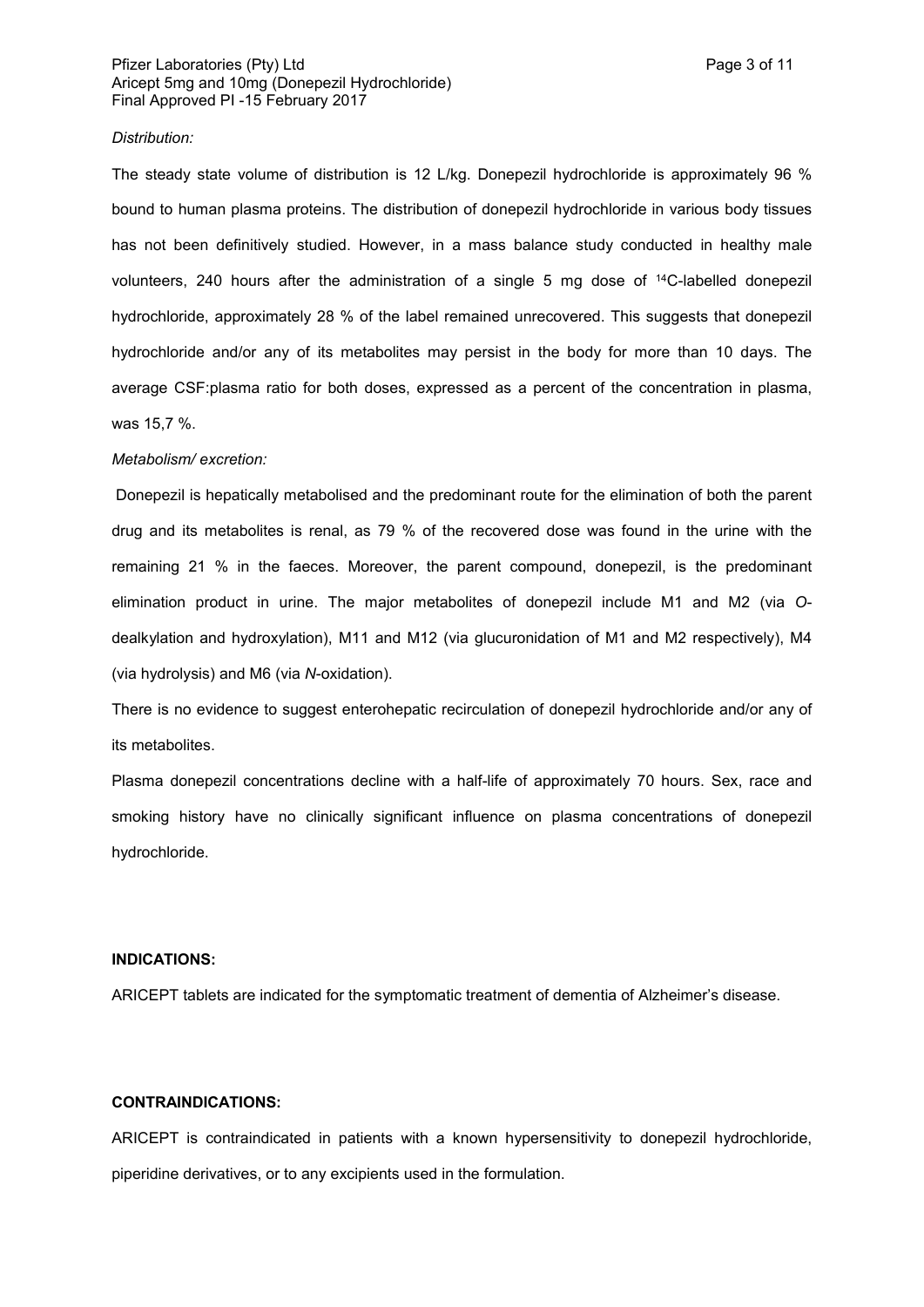Safety and efficacy of ARICEPT has not been established in children; therefore it is not recommended for use in children.

### **WARNINGS AND SPECIAL PRECAUTIONS:**

Treatment should be initiated by a doctor experienced in the treatment of Alzheimer's dementia. Maintenance treatment can be continued for as long as a therapeutic benefit for the patient exists. Therefore, the clinical benefit of ARICEPT should be reassessed on a regular basis. Discontinuation should be considered when evidence of a therapeutic effect is no longer present. Individual response to ARICEPT cannot be predicted.

The use of ARICEPT in patients with other types of dementia or other types of memory impairment (e.g. age related cognitive decline), has not been established.

#### **Anaesthesia:**

ARICEPT, as a cholinesterase inhibitor, is likely to exaggerate succinylcholine-type muscle relaxation during anaesthesia.

# **Cardiovascular conditions:**

Due to their pharmacological action, cholinesterase inhibitors may have vagotonic effects on heart rate (e.g. bradycardia). The potential for this action may be particularly important to patients with "sick sinus syndrome" or other supraventricular cardiac conduction conditions such as sinoatrial or atrioventricular block. Syncopal episodes have been reported in association with the use of ARICEPT.

#### **Gastrointestinal conditions:**

Cholinomimetics may promote gastric acid production. Therefore, patients should be monitored closely for symptoms of active or occult gastrointestinal bleeding, especially those at increased risk of developing ulcers e.g. those with a history of ulcer disease or those receiving concurrent non-steroidal anti-inflammatory drugs (NSAIDs). Clinical studies of ARICEPT have shown no increase, relative to placebo, in the incidence of either peptic ulcer disease or gastrointestinal bleeding.

ARICEPT, as a predictable consequence of its pharmacological properties, has been shown to produce diarrhoea, nausea and vomiting. These effects, when they occur, appeared more frequently with the 10 mg/day dose than with the 5 mg/day dose. In most cases, these effects have been mild and transient, sometimes lasting one to three weeks, and have resolved during continued use of ARICEPT.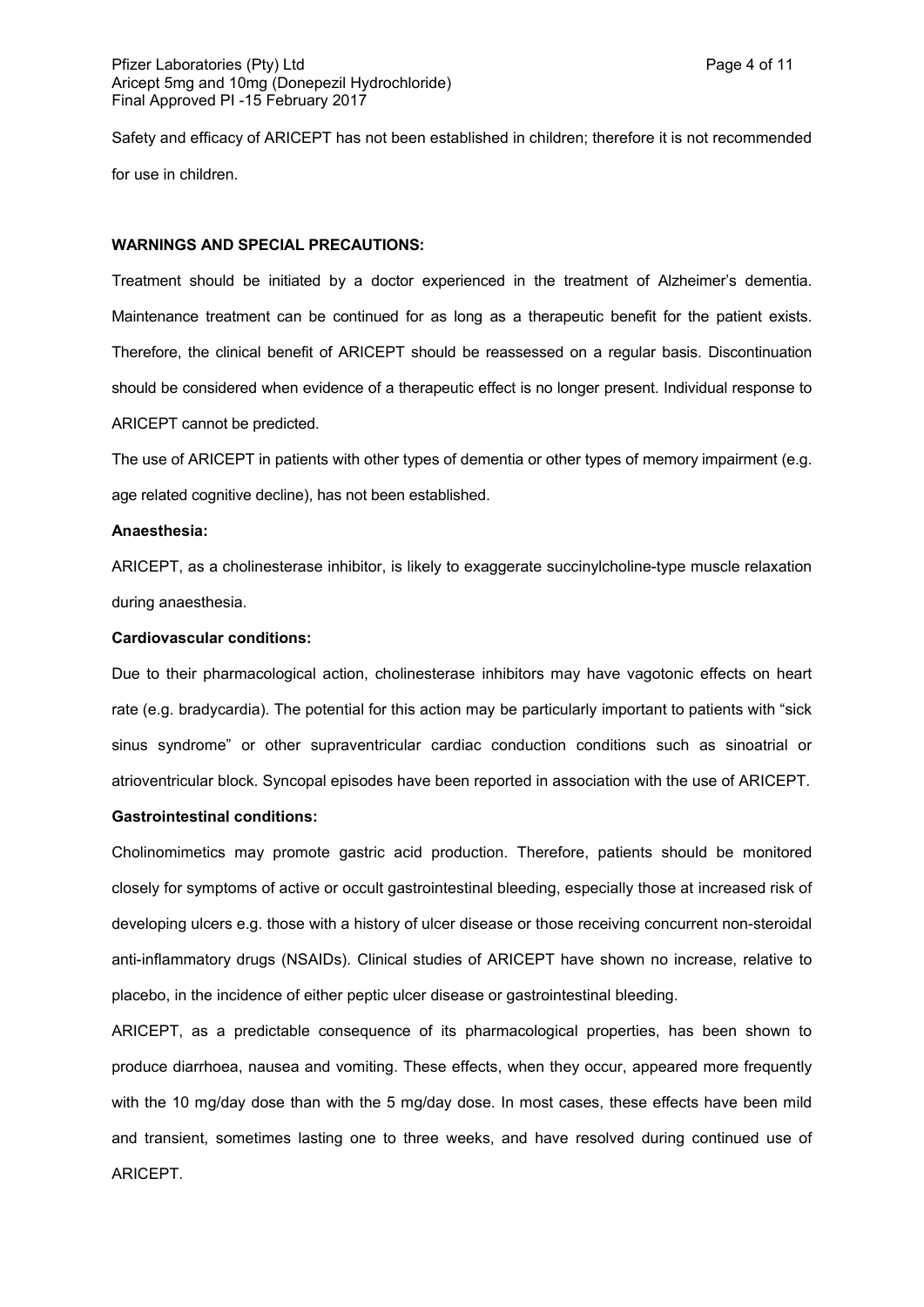### **Genitourinary:**

Although not observed in clinical trials of ARICEPT, cholinomimetics may cause bladder outflow obstruction.

### **Neurological conditions:**

Cholinomimetics are believed to have some potential to cause generalised convulsions. However, seizure activity may also be a manifestation of Alzheimer's Disease.

#### **Pulmonary conditions:**

Due to their cholinomimetic actions, cholinesterase inhibitors should be prescribed with care to patients with a history of asthma or obstructive pulmonary disease. The administration of ARICEPT concomitantly with other inhibitors of acetylcholinesterase, agonists or antagonists of the cholinergic system should be avoided.

### **Effects on ability to drive and use machines:**

Dementia may cause impairment of driving performance or compromise the ability to use machinery. Furthermore, ARICEPT can induce fatigue, dizziness and muscle cramps, mainly when initiating or increasing the dose. The treating doctor should routinely evaluate the ability of patients on ARICEPT to continue driving or operating complex machines.

#### **INTERACTIONS:**

### **Medicines highly bound to plasma proteins:**

Drug displacement studies have been performed *in vitro* between this highly bound medicine (96 %) and other medicines such as furosemide, digoxin and warfarin. ARICEPT at concentrations of 0,3 – 10 μg/ml did not affect the binding of furosemide (5 μg/ml), digoxin (2 μg/ml), and warfarin (3 μg/ml) to human albumin. Similarly, the binding of ARICEPT to human albumin was not affected by furosemide, digoxin and warfarin.

## **Effect of ARICEPT on the metabolism of other medicines:**

No *in vivo* clinical trials have investigated the effect of ARICEPT on the clearance of medicines metabolised by CYP3A4 (e.g. cisapride, terfenadine) or by CYP2D6 (e.g. imipramine). However, *in vitro* studies show a low rate of binding to these enzymes (mean Ki about 50 – 130 µM), that, given the therapeutic plasma concentrations of ARICEPT (164 nM), indicates little likelihood of interference.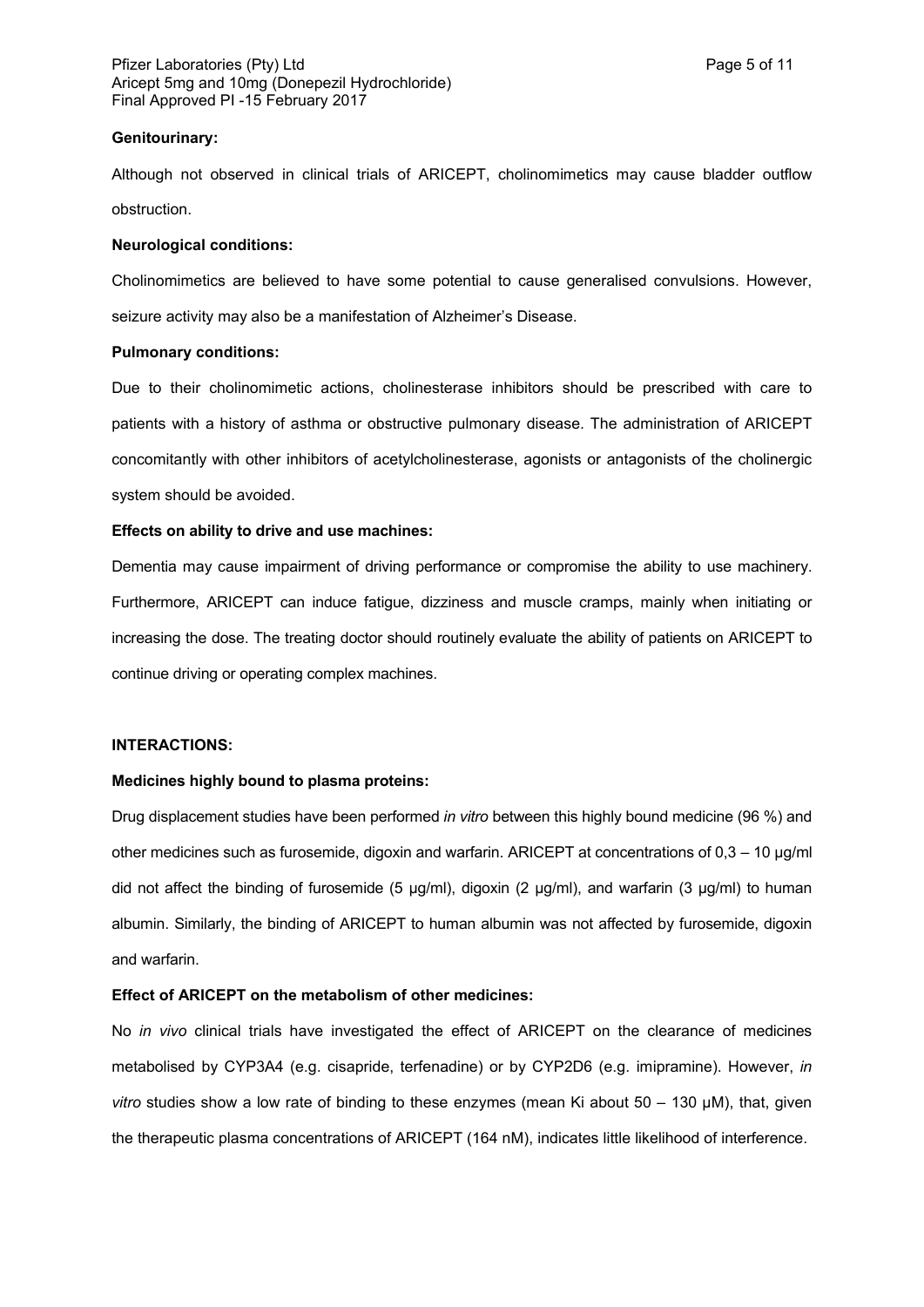#### Pfizer Laboratories (Pty) Ltd **Philosopheratories (Pty)** Ltd **Page 6 of 11** Aricept 5mg and 10mg (Donepezil Hydrochloride) Final Approved PI -15 February 2017

Whether ARICEPT has any potential for enzyme induction is not known. ARICEPT and/or any of its metabolites do not inhibit the metabolism of theophylline, warfarin, cimetidine, digoxin, thioridizine, risperidone and sertraline in humans. In a study of Parkinson's disease patients on optimal treatment with L-dopa/carbidopa, administration of ARICEPT for 21 days had no effects on L-dopa or carbidopa blood levels. In this study, no effects on motor activity were observed.

Based on *in vitro* studies, ARICEPT shows little or no evidence of direct inhibition of CYP2B6, CYP2C8 and CYP2C19 at clinically relevant concentrations.

#### **Effect of other medicines on the metabolism of ARICEPT:**

Ketoconazole and quinidine, inhibitors of CYP450, 3A4 and 2D6, respectively, inhibit ARICEPT metabolism *in vitro*. Therefore, these and other CYP3A4 inhibitors, such as itraconazole and erythromycin, and CYP2D6 inhibitors such as fluoxetine could inhibit the metabolism of ARICEPT. Whether there is a clinical effect of these inhibitors is not known. In a study in healthy volunteers, ketoconazole increased mean ARICEPT concentrations by 30 %. These increases are smaller than those produced by ketoconazole for other agents sharing the CYP3A4 pathway and are not likely to be clinically relevant. Administration of ARICEPT had no effect on the pharmacokinetics of ketoconazole. Inducers of CYP2D6 and CYP3A4 (e.g. phenytoin, carbamazepine, alcohol, dexamethasone, rifampicin and phenobarbital) could increase the rate of elimination of ARICEPT. Formal pharmacokinetic studies demonstrated that the metabolism of ARICEPT is not significantly affected by concurrent administration of digoxin, cimetidine, thioridazine, risperidone or sertraline.

#### **Use with anticholinergics:**

Because of their mechanism of action, cholinesterase inhibitors have the potential to interfere with the activity of anticholinergic medications.

## **Use with cholinomimetics and other cholinesterase inhibitors:**

A synergistic effect may be expected when cholinesterase inhibitors are given concurrently with succinylcholine, similar neuromuscular blocking agents or cholinergic agonists such as bethanechol or beta blocking agents which have an effect on cardiac conduction, but an *in vitro* study showed that ARICEPT had minimal effects on hydrolysis of succinylcholine.

ARICEPT was not a substrate of P-glycoprotein in an *in vitro* study.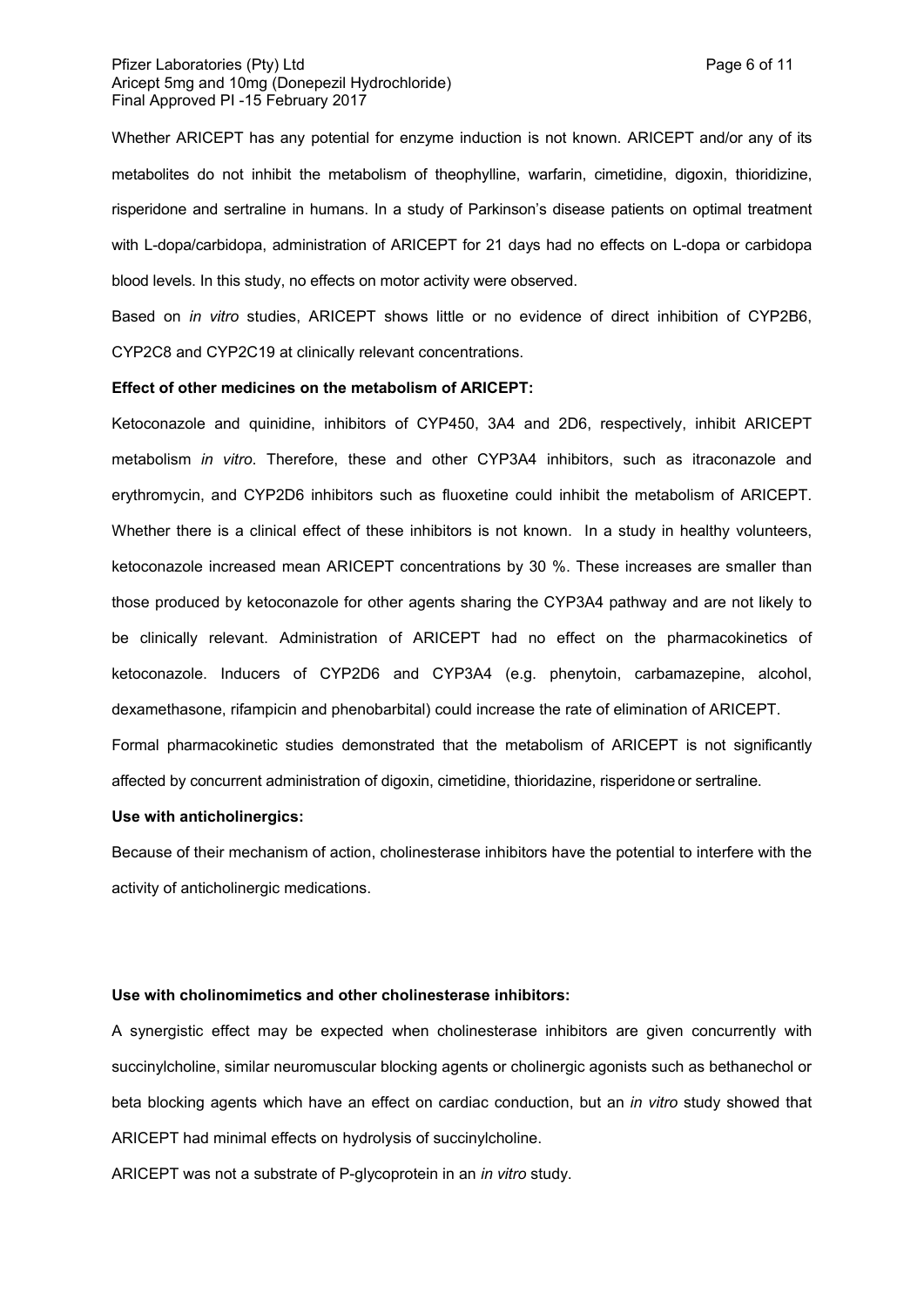The safety of ARICEPT in pregnancy and lactation has not been established.

### **DOSAGE AND DIRECTIONS FOR USE:**

#### **Adults/ elderly:**

The dosages of ARICEPT shown to be effective in controlled clinical trials are 5 mg and 10 mg administered once daily. Although there is no statistically significant evidence that a greater treatment effect is obtained from the use of the 10 mg dose, there is a suggestion, based on analysis of group data that some additional benefits may accrue to some patients from the use of the higher dose. ARICEPT should be taken orally, in the evening, just prior to retiring. Treatment is initiated at 5 mg/day (once-a-day dosing).

The 5 mg/day dose should be maintained for at least  $4 - 6$  weeks in order to allow the earliest clinical responses to treatment to be assessed and to allow steady-state concentrations of ARICEPT to be achieved. Following a one-month clinical assessment of treatment at 5 mg/day, the dose of ARICEPT can be increased to 10 mg/day (once-a-day dosing). The maximum recommended daily dose is 10 mg. Doses greater than 10 mg/day have not been studied in clinical trials.

Upon discontinuation of treatment, a gradual abatement of the beneficial effects of ARICEPT is seen. There is no evidence of a rebound effect after abrupt discontinuation of therapy.

## **Renal and hepatic impairment:**

A similar dose schedule can be followed for patients with renal or mild to moderate hepatic impairment as clearance of ARICEPT is not affected by these conditions.

### **SIDE EFFECTS:**

The adverse events defined as occurring in patients receiving 10 mg/day and twice the placebo rate, are largely predicted by ARICEPT's cholinomimetic effects. The table below reflects the incidence of adverse events in patients receiving treatment with ARICEPT for all stages of Alzheimer's disease. The table below contains adverse events categorized as follows utilizing the incidence rates: Very common ≥ 1/10 (≥ 10 %); Common ≥ 1/100 and < 1/10 (≥ 1 % and < 10 %); Uncommon ≥ 1/1 000 and <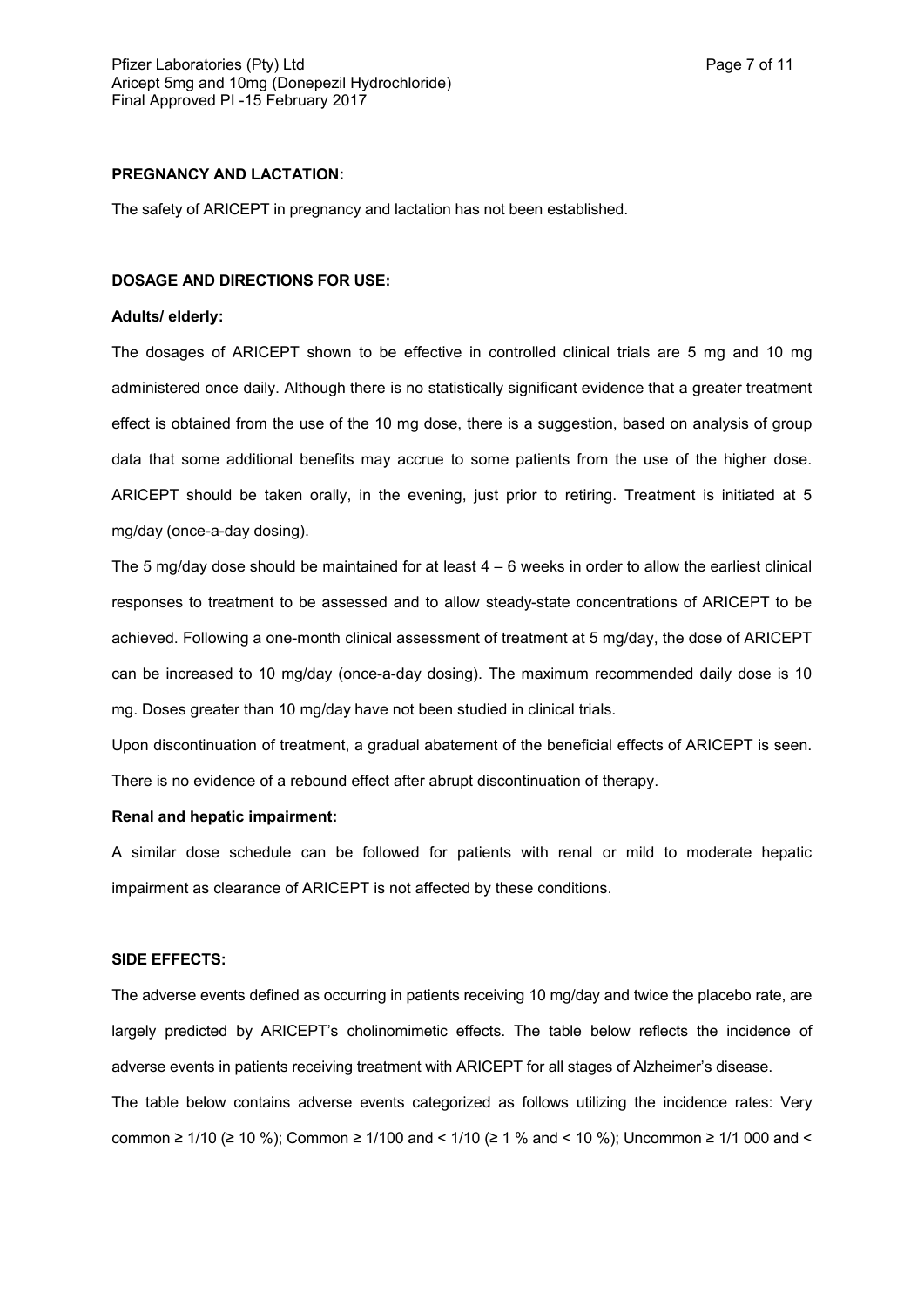1/100 (≥ 0,1 % and < 1 %), Rare ≥ 1/10 000 and < 1/1 000 (≥ 0,01 % and < 0,1 %); Very rare < 1/10 000

 $(< 0.01 %$ ).

| <b>MedDRA</b>                   | <b>Frequency</b> | <b>Undesirable effects</b>                            |  |  |
|---------------------------------|------------------|-------------------------------------------------------|--|--|
| <b>System Organ Class</b>       |                  |                                                       |  |  |
| Infections and infestations     | Common           | Common cold, influenza                                |  |  |
| Metabolism<br>nutrition<br>and  | Uncommon         | Dehydration                                           |  |  |
| disorders                       |                  |                                                       |  |  |
| Psychiatric disorders           | Common           | Abnormal<br>agitation,<br>delusions,<br>dreams,       |  |  |
|                                 |                  | depression, hallucinations, insomnia                  |  |  |
|                                 | Uncommon         | crying,<br>Abnormal<br>behaviour,<br>aggressive       |  |  |
|                                 |                  | irritability,<br>increased<br>libido,<br>nervousness, |  |  |
|                                 |                  | restlessness                                          |  |  |
| Nervous system disorders        | Common           | Dizziness, headache, somnolence                       |  |  |
|                                 | Uncommon         | Aphasia, ataxia, paraesthesia, syncope, tremor        |  |  |
|                                 | Rare             | Seizure                                               |  |  |
| Eye disorders                   | Uncommon         | Cataract, eye irritation, vision blurred              |  |  |
| Ear and labyrinth disorders     | Uncommon         | Vertigo                                               |  |  |
| Cardiac disorders               | Uncommon         | Atrioventricular block, bradycardia                   |  |  |
|                                 | Rare             | Sinoatrial block                                      |  |  |
| Vascular disorders              | <b>Uncommon</b>  | Hot<br>flushes,<br>hypertension,<br>hypotension,      |  |  |
|                                 |                  | vasodilation                                          |  |  |
| Respiratory,<br>thoracic<br>and | Uncommon         | Dyspnoea, sore throat                                 |  |  |
| mediastinal disorders           |                  |                                                       |  |  |
| Gastrointestinal disorders      | Common           | Abdominal<br>disturbance, anorexia,<br>diarrhoea,     |  |  |
|                                 |                  | faecal incontinence, nausea, vomiting                 |  |  |
|                                 | Uncommon         | Bloating,<br>epigastric<br>gastrointestinal<br>pain,  |  |  |
|                                 |                  | haemorrhage, toothache                                |  |  |
|                                 | Rare             | Duodenal ulcer, gastric ulcer                         |  |  |
| Hepatobiliary disorders         | Rare             | Hepatitis                                             |  |  |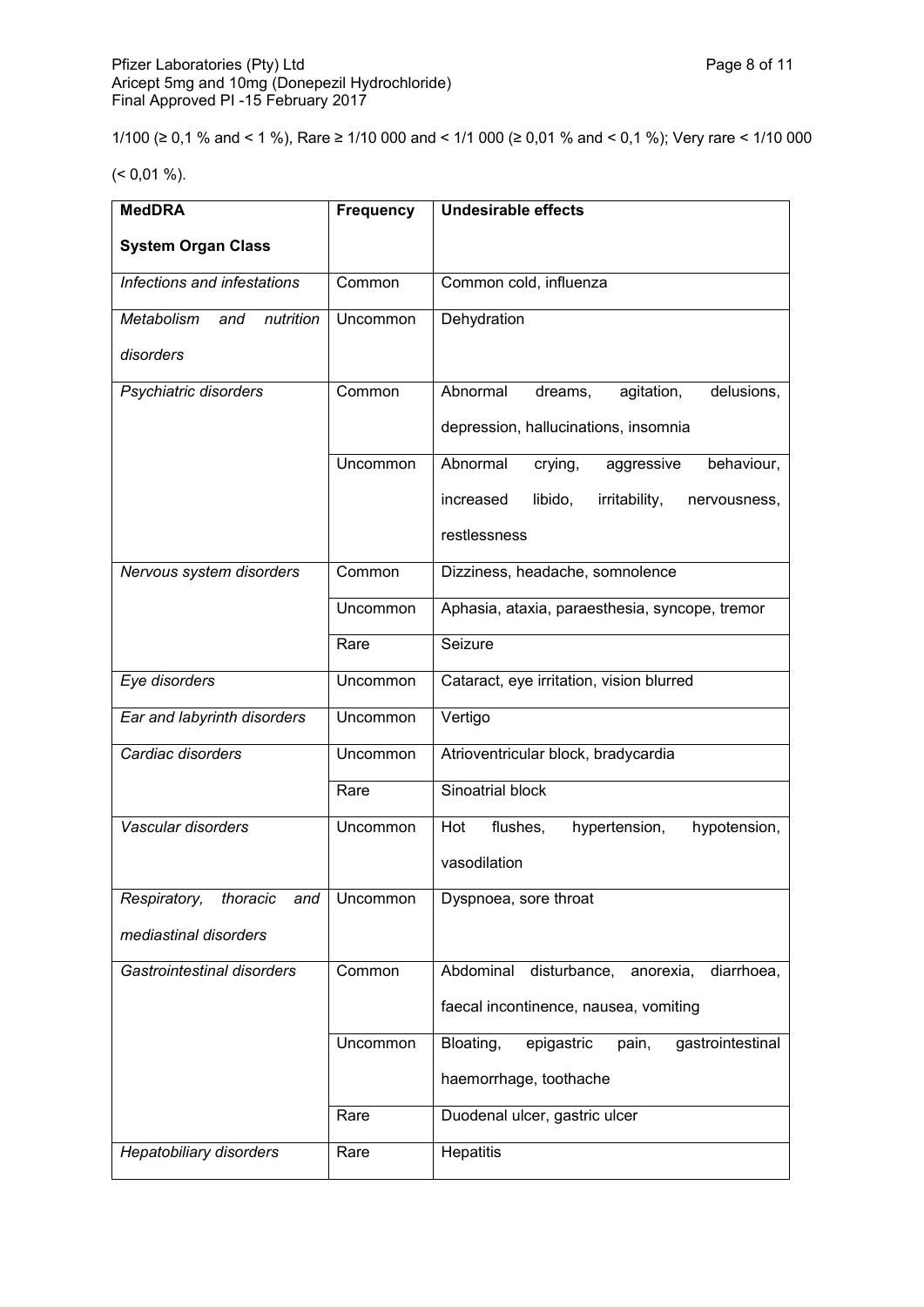| Skin<br>and<br>subcutaneous<br>tissue disorders | Uncommon | Diaphoresis, ecchymosis, pruritus, urticaria     |
|-------------------------------------------------|----------|--------------------------------------------------|
|                                                 |          |                                                  |
| Musculoskeletal<br>and                          | Common   | Muscle cramps                                    |
| connective tissue disorders                     |          |                                                  |
| Renal and urinary disorders                     | Common   | Frequent urination                               |
|                                                 | Uncommon | Nocturia, urinary incontinence                   |
| General<br>disorders<br>and                     | Common   | Fatigue, pain                                    |
| administration site conditions                  | Uncommon | Chest pain                                       |
| <b>Investigations</b>                           | Common   | Weight decrease                                  |
|                                                 | Rare     | Minor increases in serum<br>concentrations<br>οf |
|                                                 |          | muscle creatine kinase                           |
| poisoning<br>Injury,<br>and                     | Uncommon | Accident, bone fracture                          |
| procedural complications                        |          |                                                  |

There is evidence to suggest that the frequency of these common adverse events may be affected by rate of dose titration.

# **KNOWN SYMPTOMS OF OVERDOSAGE AND PARTICULARS OF ITS TREATMENT:**

Dose-related signs of cholinergic stimulation were observed in animals and included reduced spontaneous movement, prone position, staggering gait, lacrimation, clonic convulsions, depressed respiration, salivation, miosis, fasciculation and lower body surface temperature.

Overdosage with cholinesterase inhibitors can result in cholinergic crisis characterised by severe nausea, vomiting, salivation, sweating, bradycardia, hypotension, respiratory depression, collapse and convulsions. Increasing muscle weakness is a possibility and may result in death if respiratory muscles are involved.

As in any case of overdose, general supportive measures should be utilised. Tertiary anticholinergics such as atropine may be used as an antidote for ARICEPT overdosage. Intravenous atropine sulphate titrated to effect is recommended: an initial dose of 1,0 to 2,0 mg IV with subsequent doses based upon clinical response. Atypical responses in blood pressure and heart rate have been reported with other cholinomimetics when co-administered with quaternary anticholinergics such as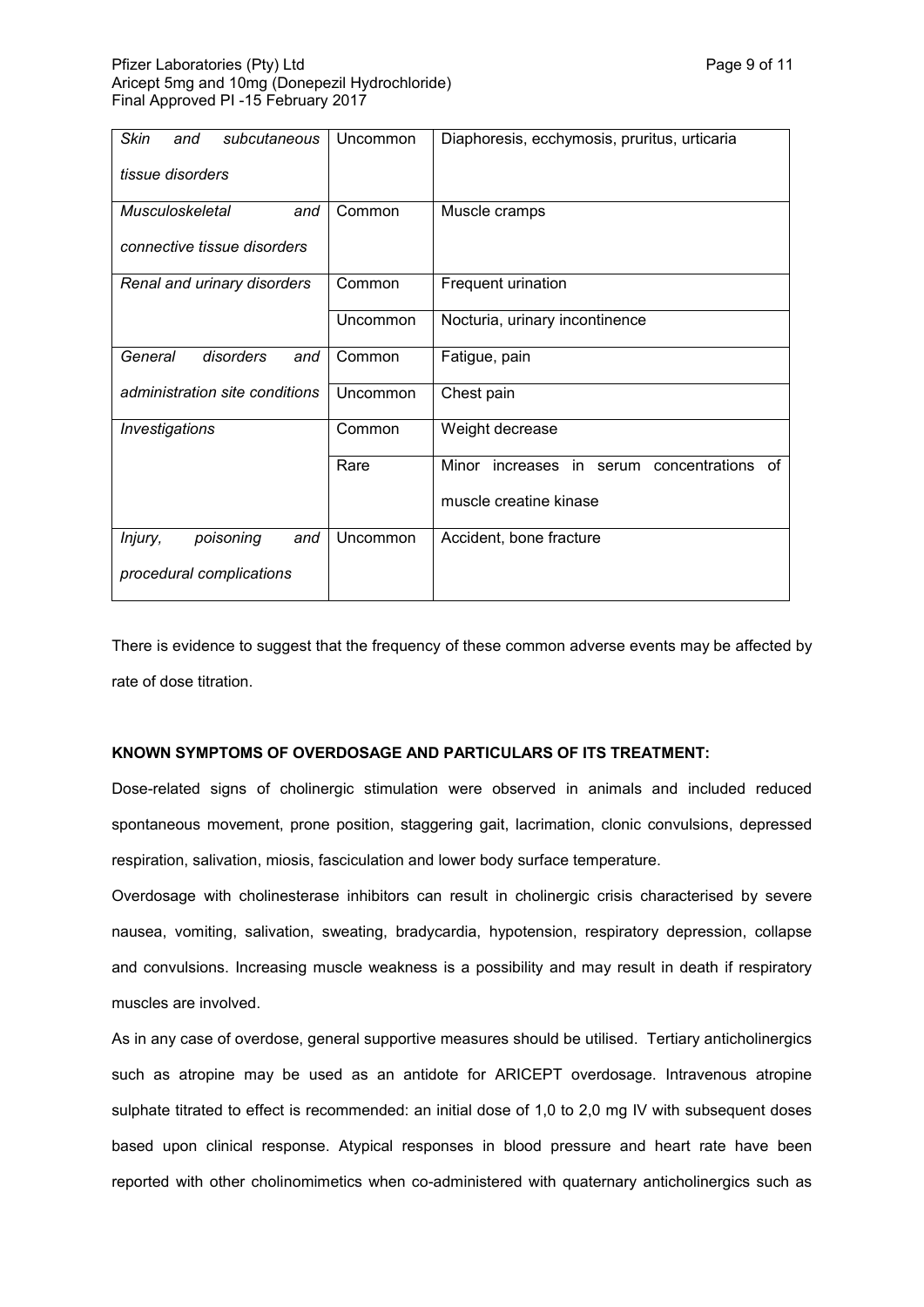glycopyrrolate. It is not known whether ARICEPT and/or its metabolites can be removed by dialysis (haemodialysis, peritoneal dialysis, or haemofiltration).

# **IDENTIFICATION:**

ARICEPT 5 mg: White, round, biconvex, film-coated tablets embossed with the word "ARICEPT" on the one side and "5" on the other side

ARICEPT 10 mg: Yellow, round, biconvex, film-coated tablets embossed with the word "ARICEPT" on the one side and "10" on the other side

# **PRESENTATION:**

| ARICEPT 5 mg tablets:  | Blister strips (PVC/foil) of 2 x 14 |
|------------------------|-------------------------------------|
| ARICEPT 10 mg tablets: | Blister strips (PVC/foil) of 2 x 14 |

# **STORAGE INSTRUCTIONS:**

Store below 30 °C. Keep out of the reach of children.

# **REGISTRATION NUMBERS:**

| ARICEPT 5 mg tablets:  | 32/5.3/0315 |
|------------------------|-------------|
| ARICEPT 10 mg tablets: | 32/5.3/0316 |

# **NAME AND BUSINESS ADDRESS OF THE HOLDER OF THE CERTIFICATE OF REGISTRATION:**

Pfizer Laboratories (Pty) Ltd

85 Bute Lane

Sandton, 2196

South Africa

# **DATE OF PUBLICATION OF THIS PACKAGE INSERT:**

- 1. Last Council Approval: 09 May 2013
- 2. Compliance with regulation 9 & 10: 15 February 2017